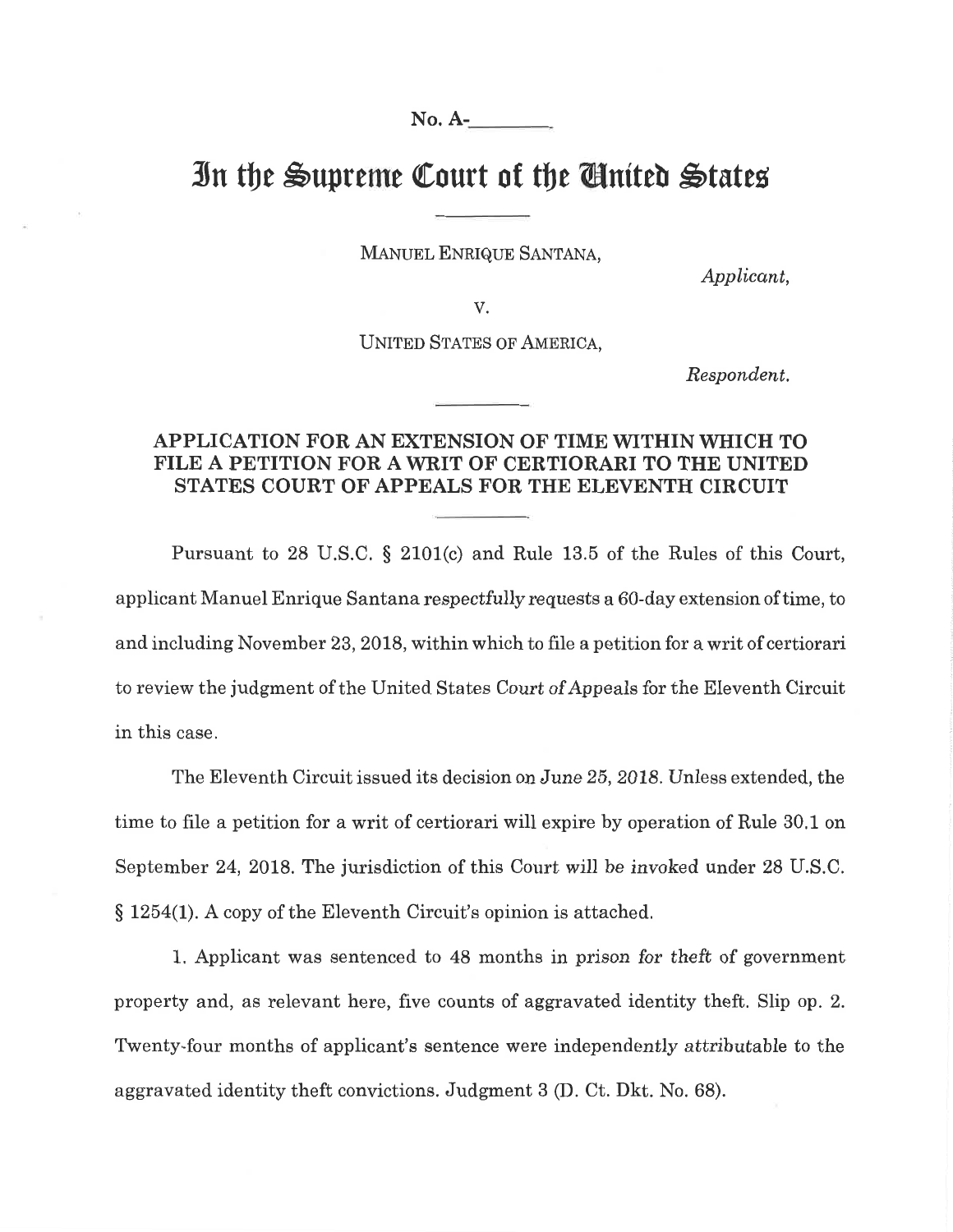In proceedings before the district court, applicant moved for acquittal of the five counts of aggravated identity theft, which the district court denied. Slip op. 4. counts of aggravated identity theft, which the district court denied. Slip op. 4.

The Eleventh Circuit affirmed. Slip op. 4-5. The court acknowledged that, under The Eleventh Circuit affirmed. Slip op. 4-5. The court acknowledged that, under 18 U.S.C. § 1028A, the government was required to establish that applicant "knowingly <sup>13</sup>U.S.C. S 10284, the government was required to establish that applicant "knowingly transferred, possessed, or used the means of identification" at issue. Slip op. 4. Its transferred, possessed, or used the means of identification" at issue. Slip op. 4. Its holding that the use of payees' signatures constituted the use of a "means of holding that the use of payees' signatures constituted the use of a "means of identification" was dictated by circuit precedent: "We have held that a person's name identification" was dictated by circuit precedent: "We have held that a person's name and forged signature is a means of identification." *Ibid.* (citing *United States* v. Wilson, 788 F.3d 1298, 1310 (11th Cir. 2015)). <sup>788</sup>F.3d 1298,1310 (11th Cir. 2015)).

Applying Wilson, the court found that sufficient evidence supported the aggravated identity theft convictions. Slip op. 4-5. Specifically, the court concluded that gravated identity theft convictions. Slip op. 4-5. Specifically, the court concluded that "[t]he payee [s'] names and signatures were plainly means of identification, and the "[t]he payee[s'] names and signatures \ilere plainly means of identification, and the evidence shows that [applicant] deposited checks that had the signatures of what appeared to be the payees, even though the payees testified that they did not sign the checks issued in their name." *Id.* at 5 (citing *Wilson,* 788 F.3d at 1310). checks issued in their name." Id. at 5 (citing Wilson,788 F.3d at 1310).

2. Whether the use of a someone's name and a forged signature alone is 2. Whether the use of a someone's name and a forged signature alone is sufficiently specific to constitute a "means of identification" under 18 U.S.C. § 1028A is sufficiently specific to constitute a "means of identification" under 18 U.S.C. \$ 1028Ais the subject of an acknowledged circuit split. In *Wilson*, the Eleventh Circuit itself noted that "there appears to be some conflict in the circuits" over the issue. 788 F.3d at 1310.

Two circuits have held that the use of someone's name and a forged signature in Two circuits have held that the use of someone's name and a forged signature in itself constitutes a "means of identification." In *United States v. Blixt*, 548 F.3d 882 (9th Cir. 2008), the Ninth Circuit held that "forging another's signature constitutes the (9th Cir. 2008), the Ninth Circuit held that "forging another's signature constitutes the

2 2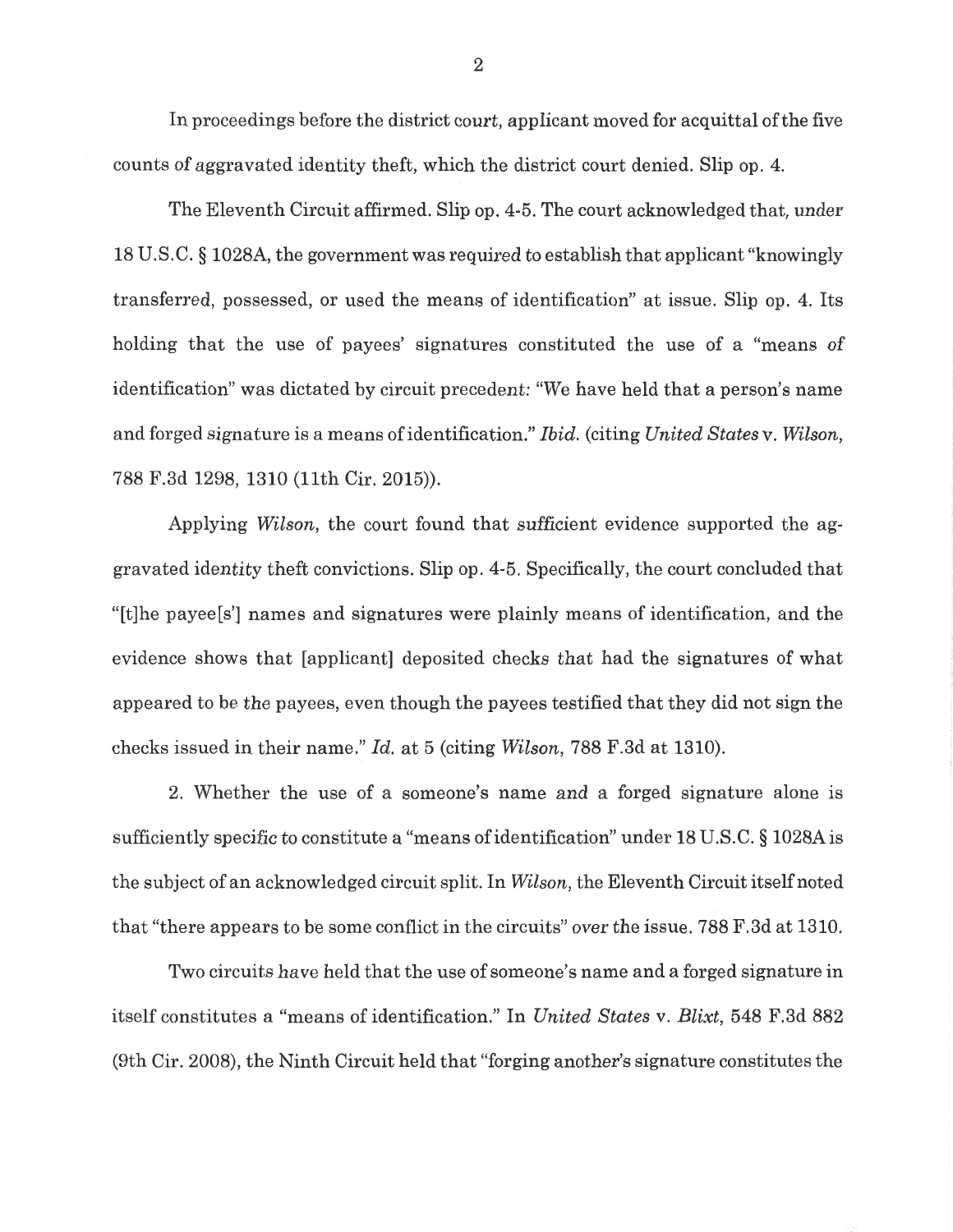use of that person's name and thus qualifies as a 'means of identification."' *Id.* at 886. use of that person's name and thus qualifies as a 'means of identification."' Id, at 886. In *Wilson,* the Eleventh Circuit "agree[d] with the Ninth Circuit's reasoning" in *Blixt*  In Wilson, the Eleventh Circuit "agree[d] with the Ninth Circuit's reasoning" ín Blixt and held the use of another's name on a United States Treasury check was sufficiently and held the use of another's name on a United States Treasury check was sufficiently specific to qualify as a "means of identification." 788 F.3d at 1310-1311.

The Fourth Circuit reached the opposite conclusion in *United States v. Mitchell*, 518 F.3d 230 (4th Cir. 2008). The court there found that a holistic examination of 518 F.3d 230 (4th Cir. 2008). The court there found that a holistic examination of Section 1028A "confirms that the distinguishing feature of a means of identification of Section 1028A "confirms that the distinguishing feature of a means of identification of another person is that it must identify a specific individual." *Id.* at 235. Because the another person is that it must identify a specific individuaL" Id, at 235. Because the use of another's "bare name may not be sufficiently unique," the court held that the use use of another's "bare name may not be sufficiently unique," the court held that the use of another person's name by itself was not sufficiently specific to amount to a "means of of another person's name by itself was not sufficiently specific to amount to a "means of identification." *Id.* at 235-236. Thus, although the defendant used a false driver's identification." Id.. at 236-236. Thus, although the defendant used a false driver's license and passed counterfeit checks—both in the name of Marcus Jackson—to pur-license and passed. counterfeit checks-both in the name of Marcus Jackson-to purchase merchandise and then return it for cash refunds, the court reversed the defendant's aggravated identity theft conviction. *Id.* at 231-232.<sup>1</sup>

3. Applicant requests this extension of time to file the petition for a writ of 3, Applicant requests this extension of time to file the petition for a writ of certiorari because undersigned counsel were recently retained and had no involvement in the trial or appellate proceedings before the district court or the Eleventh Circuit. in the trial or appellate proceedings before the district court or the Eleventh Circuit. They accordingly seek additional time to review and familiarize themselves with the They accordingly seek additional time to review and familíaríze themselves with the record and with the issues presented here.

<sup>&</sup>lt;sup>1</sup> In so holding, the Fourth Circuit found that there was not sufficient distinguishing information to identify "a *specific* Marcus Jackson, as required by the statute." 518 F.3d at 232 (emphasis added). Had applicant's case arisen in the Fourth Circuit, that F.Bd at 232 (emphasis added). Had applicant's case arisen in the Fourth Circuit, that court would have concluded the same about the names that were the basis for the court would, have concluded the same about the names that were the basis for the aggravated identity theft counts here. See, e.g., Indictment 2 (D. Ct. Dkt. No. 1); Trial Tr. 245-249 (D. Ct. Dkt. No. 64). Tr.246-249 (D. Ct. Dkt. No. 64).